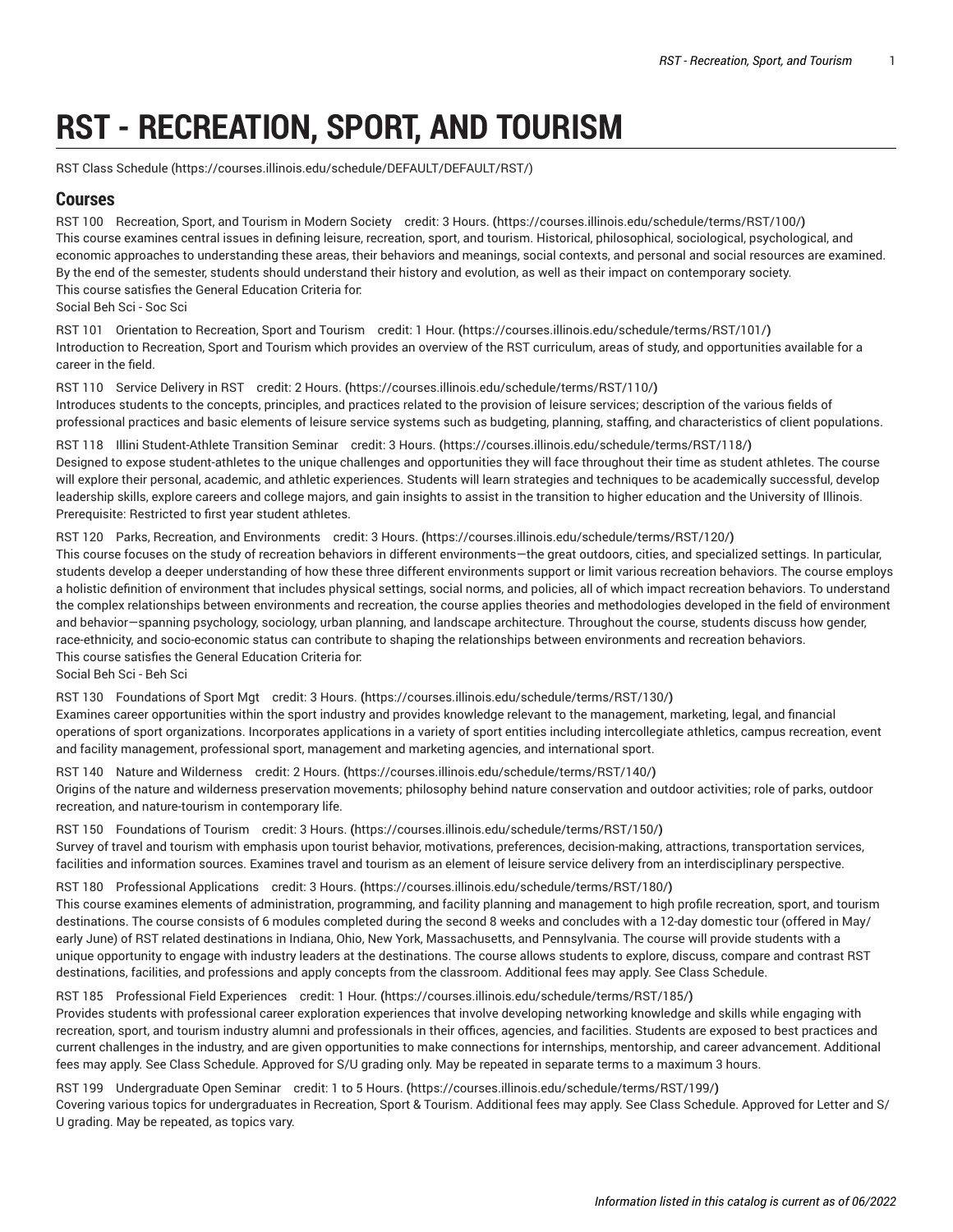RST 200 Leadership in [Recreation,](https://courses.illinois.edu/schedule/terms/RST/200/) Sport and Tourism credit: 2 Hours. **(**<https://courses.illinois.edu/schedule/terms/RST/200/>**)** Leadership theories and practices as related to design and delivery of leisure programs. Processes of group development and interpersonal communication in leisure service organizations.

RST 205 Issues in [Intercollegiate](https://courses.illinois.edu/schedule/terms/RST/205/) Athletics: The Big Ten Conference credit: 3 Hours. **(**<https://courses.illinois.edu/schedule/terms/RST/205/>**)** For more than 120 years THE BIG TEN has set the standard for college sports. This course will take an historical review of the important decisions and policies conference leaders have made to shape and define the league. With insights and analyses from Big Ten executives, the course will critically examine factors and variables that led to the Rose Bowl partnership, conference expansion, the Big Ten Network, and bold initiatives in growing women's sports. Prerequisite: [RST 130](/search/?P=RST%20130) recommended but not required.

RST 210 [Management](https://courses.illinois.edu/schedule/terms/RST/210/) in Recreation, Sport and Tourism credit: 3 Hours. **(**<https://courses.illinois.edu/schedule/terms/RST/210/>**)** This course will introduce students to management issues in the field of recreation, sport, and tourism. Students will be encouraged to begin thinking like a manager and to develop skills related to using management techniques and theories to solve problems that arise in the RST industry. The course will address foundational concepts related to: 1) the RST industry (e.g., sectoral differences, organizational structures and types); 2) management of RST organizations (e.g., leadership, ethics, management theory); and 3) skills to effectively manage human, financial, and marketing resources. This course is intended to prepare students for more advanced courses related to management in RST.

RST 216 [Technology](https://courses.illinois.edu/schedule/terms/RST/216/) in Recreation, Sport and Tourism credit: 3 Hours. **(**<https://courses.illinois.edu/schedule/terms/RST/216/>**)** An 8-week online class that will assist students in understanding technological advances in recreation, sport and tourism behavior and management through virtual reality (VR) demonstrations and class debates; discussing technology adoption rates in eastern and western cultures and contexts by examining global trends in technology innovations; and critiquing technology's impacts on personal lives, experiences, and worldviews.

RST 218 [Entrepreneurship](https://courses.illinois.edu/schedule/terms/RST/218/) credit: 3 Hours. **(**<https://courses.illinois.edu/schedule/terms/RST/218/>**)** In-depth study of the delivery of leisure services in the for-profit sector. Covers the scope and administrative functions of recreation enterprises, including an analysis of planning, controlling, and developing recreation enterprises.

RST 224 Politics of the [National](https://courses.illinois.edu/schedule/terms/RST/224/) Parks credit: 2 or 3 Hours. **(**<https://courses.illinois.edu/schedule/terms/RST/224/>**)** Same as [PS 224.](/search/?P=PS%20224) See [PS 224.](/search/?P=PS%20224) This course satisfies the General Education Criteria for:

RST 225 [Environmental](https://courses.illinois.edu/schedule/terms/RST/225/) Politics & Policy credit: 3 Hours. **(**<https://courses.illinois.edu/schedule/terms/RST/225/>**)** Same as [PS 225.](/search/?P=PS%20225) See [PS 225.](/search/?P=PS%20225) This course satisfies the General Education Criteria for: Social Beh Sci - Soc Sci

RST 230 Diversity in [Recreation,](https://courses.illinois.edu/schedule/terms/RST/230/) Sport, and Tourism credit: 3 Hours. **(**<https://courses.illinois.edu/schedule/terms/RST/230/>**)** Course is designed to increase awareness and knowledge of the needs of members of ethnic and racial minorities, people of lower socio-economic status, women, older adults, people of alternative lifestyles, and people with disabilities when it comes to recreation, sport, and tourism services. It introduces students to concepts and factors that influence the delivery of recreation, sport, and tourism services to diverse populations. Same as [HDFS 263](/search/?P=HDFS%20263) and [KIN 230](/search/?P=KIN%20230).

This course satisfies the General Education Criteria for:

Cultural Studies - US Minority

Social Beh Sci - Soc Sci

RST 240 Financial Resource [Management](https://courses.illinois.edu/schedule/terms/RST/240/) in Recreation, Sport and Tourism credit: 3 Hours. **(**[https://courses.illinois.edu/schedule/terms/](https://courses.illinois.edu/schedule/terms/RST/240/) [RST/240/](https://courses.illinois.edu/schedule/terms/RST/240/)**)**

This course examines financial concepts in the RST industry across public, private, for-profit, and not-for-profit sectors. It covers revenue management, pricing strategies, grantsmanship, fundraising, sponsorship, budgeting, and ratio analysis. Prerequisite: [RST 100](/search/?P=RST%20100) and [RST 210.](/search/?P=RST%20210)

RST 242 Nature and [American](https://courses.illinois.edu/schedule/terms/RST/242/) Culture credit: 3 Hours. **(**<https://courses.illinois.edu/schedule/terms/RST/242/>**)**

Designed to aid in students' understanding, appreciation, and critique of cultural meanings associated with American natural landscapes. To do so, traditional perspectives including colonial American, romantic, and science-based conservation are characterized, as well as revisionist themes aligned with gender, cultural pluralism, and societal meanings of parks and protected areas. Implications of diversity including gender and multicultural meanings toward nature are developed and provide the basis for assessing tenets of contemporary environmental policy and supporting concepts associated with community-based conservation. Same as LA [242](/search/?P=LA%20242) and [NRES 242](/search/?P=NRES%20242).

This course satisfies the General Education Criteria for:

Cultural Studies - Western

RST 255 Ethical Issues in [Recreation,](https://courses.illinois.edu/schedule/terms/RST/255/) Sport and Tourism credit: 2 Hours. **(**<https://courses.illinois.edu/schedule/terms/RST/255/>**)** Explores ethical issues related to government, recreational sport, sport tourism and travel, journalism and media, education, coaching, and business. Students become familiar with concepts and principles of applied ethics and gain insight in to the complexity of ethical issues in recreation, sport and tourism.

RST 260 Disability in [Recreation,](https://courses.illinois.edu/schedule/terms/RST/260/) Sport and Tourism credit: 3 Hours. **(**<https://courses.illinois.edu/schedule/terms/RST/260/>**)** This course explores issues affecting recreation, sport, tourism (RST) opportunities and access for people with physical, sensory, developmental,

and cognitive disabilities. With the goal of increasing knowledge and skills necessary to enhance RST opportunities for people with disabilities, this course focuses on exploring disability characteristics and RST service provider strategies for reducing barriers to and providing accommodations for participation.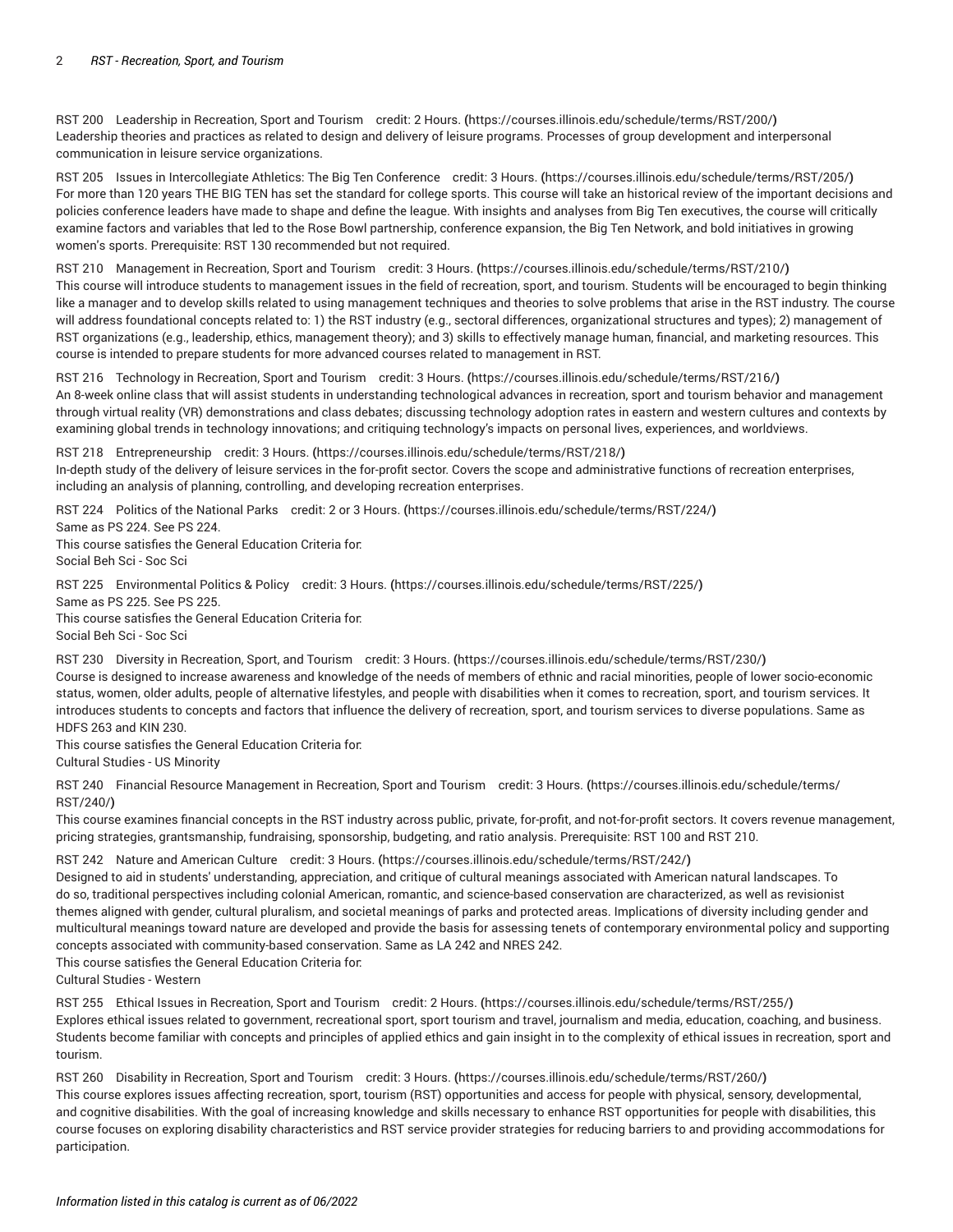RST 265 Principles of Coaching [Wheelchair](https://courses.illinois.edu/schedule/terms/RST/265/) Basketball credit: 2 Hours. **(**<https://courses.illinois.edu/schedule/terms/RST/265/>**)** This course focuses on the pedagogy, content, and expertise needed to teach and coach the sport of wheelchair basketball. The course will provide students with an understanding of the fundamental concepts of wheelchair basketball, the functional classification system as it relates to an athlete's ability, appropriate feedback for wheelchair basketball players of various levels, the concept of long-term athlete development, and the intricacies of developing a seasonal plan for a wheelchair basketball team. None Prerequisite: [RST 260](/search/?P=RST%20260) - Disability in Recreation, Sport and Tourism is recommended, or consent of instructor.

RST 270 Sport and [Sustainability](https://courses.illinois.edu/schedule/terms/RST/270/) credit: 3 Hours. **(**<https://courses.illinois.edu/schedule/terms/RST/270/>**)**

This course will analyze the impacts of sustainable activities on event and facility design, marketing strategies, and financial statements, and investigate the linkage between the environment and management in a sport context. Over 8 modules, students will identify theoretical perspectives and related empirical implications, develop specific program recommendations based on readings and dialogue, and apply concepts via online discussion, practical application, self-reflection, and program development exercises.

RST 280 Practicum in [Recreation,](https://courses.illinois.edu/schedule/terms/RST/280/) Sport and Tourism credit: 1 Hour. **(**<https://courses.illinois.edu/schedule/terms/RST/280/>**)** The practicum course is a 1-credit course that requires students to complete a minimum of 100 hours over the term/semester with an agency that relates to the field of recreation, sport, and tourism. The course enhances the practicum experience by leading students through assignments that will assist them in reflecting on their learning/working experience. The Job Description must be approved and the Site Confirmation Form and Affiliation Agreement must be in place prior to the start of the practicum experience. Students should contact the practicum coordinator for specific instructions and recommendations 3-weeks prior to the start date. Approved for S/U grading only. May be repeated if topics vary to a maximum of 3 credit hours.

RST 300 Leisure [Programming](https://courses.illinois.edu/schedule/terms/RST/300/) credit: 3 Hours. **(**<https://courses.illinois.edu/schedule/terms/RST/300/>**)** Develops understanding of the process of leisure/recreation programming and the practical aspects of program design and delivery. Prerequisite: [RST 100](/search/?P=RST%20100).

RST 301 Sport Brand [Management](https://courses.illinois.edu/schedule/terms/RST/301/) credit: 3 Hours. **(**<https://courses.illinois.edu/schedule/terms/RST/301/>**)** Provides an in-depth study of sport brand management. Students will learn how to build and manage brands pursuant to the development of brand equity and how to brand architecture strategies and manage brands over time and across geographic boundaries. Students will apply theories and models of branding to sport branding scenarios and making sound business decisions. Student will gain an understanding of the importance of branding and its impact on consumer behavior. Prerequisite: [RST 325](/search/?P=RST%20325) (Marketing in Recreation, Sport and Tourism) or equivalent marketing course or consent of instructor.

RST 314 [Introduction](https://courses.illinois.edu/schedule/terms/RST/314/) to Aging credit: 3 Hours. **(**<https://courses.illinois.edu/schedule/terms/RST/314/>**)** Same as [CHLH 314](/search/?P=CHLH%20314), [HDFS 314](/search/?P=HDFS%20314), [PSYC](/search/?P=PSYC%20314) 314, and [REHB 314](/search/?P=REHB%20314). See [CHLH 314](/search/?P=CHLH%20314).

RST 316 Human [Development](https://courses.illinois.edu/schedule/terms/RST/316/) and Recreation, Sport and Tourism credit: 3 Hours. **(**<https://courses.illinois.edu/schedule/terms/RST/316/>**)** This course will examine the impacts of recreation, sport and tourism activities on human development throughout the lifespan. We will discuss how these activities can promote and/or hinder development across the lifespan as well as how development influences individuals' participation in these activities over time. Building on these concepts, we will discuss applications for creating programs, services, and facilities that are appropriate and satisfying for people in different life stages.

RST 317 Designing Parks and Recreation [Experiences](https://courses.illinois.edu/schedule/terms/RST/317/) credit: 3 Hours. **(**<https://courses.illinois.edu/schedule/terms/RST/317/>**)** Examines the roles of parks and recreation professionals in strategically creating optimal experiences for constituents. Parks and recreation professionals must consider the interplay between a range of factors including diverse individuals, communities, and the environment. This course will focus on how professionals create experiences that are meaningful and beneficial for individuals or groups, communities, and society. Students will explore historical and philosophical foundations of parks and recreation provision as well as the organizational structure and administrative approaches in the public, non-profit, and commercial sectors. Students will also learn strategies for designing optimal experiences in a variety of settings such as camps, aquatics, arts and culture programs, and health and fitness centers. Credit is not given for RST 217 and [RST 317](/search/?P=RST%20317).

RST 325 Marketing in [Recreation,](https://courses.illinois.edu/schedule/terms/RST/325/) Sport and Tourism credit: 3 Hours. **(**<https://courses.illinois.edu/schedule/terms/RST/325/>**)** Application of marketing concepts to the delivery of leisure services. Introduces consumer decision theory analysis. Provides an integrative study of the methods and models for developing and evaluating alternative marketing strategies.

RST 335 Leisure and [Consumer](https://courses.illinois.edu/schedule/terms/RST/335/) Culture credit: 3 Hours. **(**<https://courses.illinois.edu/schedule/terms/RST/335/>**)**

Examination of contemporary patterns and meanings of leisure in a consumer society. Understanding of the impact of consumption on expressions of identity, gender, social class, race and ethnicity.

This course satisfies the General Education Criteria for:

Social Beh Sci - Soc Sci

Cultural Studies - Western

RST 340 Facility [Management](https://courses.illinois.edu/schedule/terms/RST/340/) in Recreation, Sport and Tourism credit: 3 Hours. **(**<https://courses.illinois.edu/schedule/terms/RST/340/>**)** Basic understanding of park operations, facility design, construction, and maintenance practices; staff allocations, job analysis, contract administration, organizational structures. Prerequisite: [RST 100.](/search/?P=RST%20100)

RST 346 Case Study: Endless [Summer](https://courses.illinois.edu/schedule/terms/RST/346/) credit: 3 Hours. **(**<https://courses.illinois.edu/schedule/terms/RST/346/>**)** Same as [KIN 346](/search/?P=KIN%20346) and [MACS](/search/?P=MACS%20346) 346. See [KIN 346](/search/?P=KIN%20346).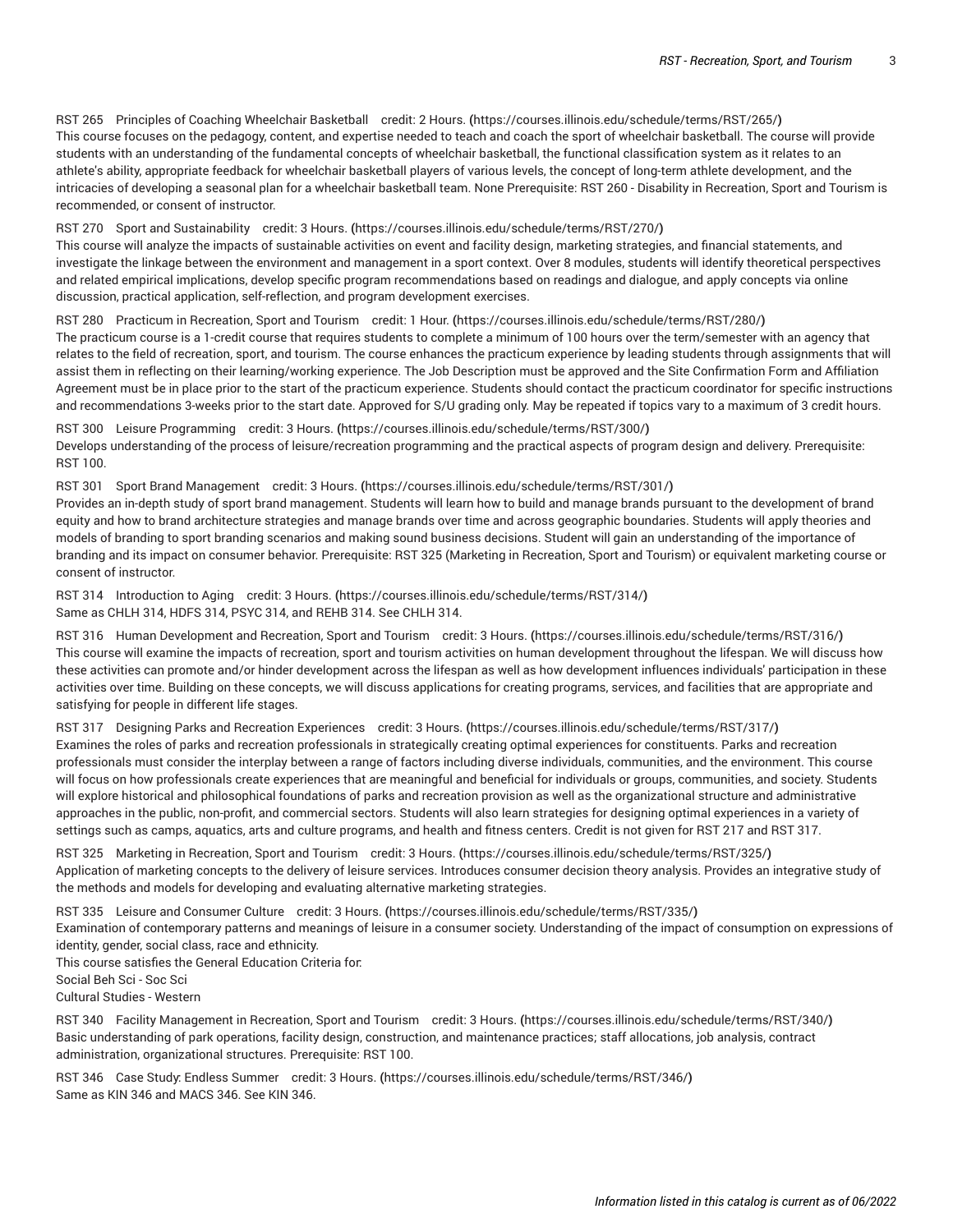RST 350 [Tourism](https://courses.illinois.edu/schedule/terms/RST/350/) and Culture credit: 3 Hours. **(**<https://courses.illinois.edu/schedule/terms/RST/350/>**)**

Studies the relationships that exist between tourists, hosts, their respective culture(s), and the cultural environments in which they interact. Studies tourism and its impacts across cultural boundaries, as well as concepts of cultural authenticity, modernity, image creation, social justice, diversity, and representation of social, racial and ethnic groups. Field trip required.

RST 354 Legal [Aspects](https://courses.illinois.edu/schedule/terms/RST/354/) of Sport credit: 3 or 4 Hours. **(**<https://courses.illinois.edu/schedule/terms/RST/354/>**)** A study of legal principles and their impact on the sport industry; the course examines the application of different areas of law including tort, contract, constitutional, anti-trust, and intellectual property law to professional, amateur and recreational sport.

RST 360 [Communication](https://courses.illinois.edu/schedule/terms/RST/360/) in Recreation, Sport & Tourism credit: 3 Hours. **(**<https://courses.illinois.edu/schedule/terms/RST/360/>**)** Problem-based service learning within recreation, sport and tourism (RST) is utilized to learn integrated marketing and communications (IMC) concepts and develop an IMC plan to solve organizational issues as they relate to RST. IMC concepts within the context of RST addressed in this course include audience analysis, assessing public opinion, message strategy (e.g., promotion, publicity), crisis communication, media relations, image & reputation management, corporate relations, sales, development & fundraising. Prerequisite: [RST 210](/search/?P=RST%20210).

RST 365 Civic [Engagement](https://courses.illinois.edu/schedule/terms/RST/365/) in Wellness credit: 3 Hours. **(**<https://courses.illinois.edu/schedule/terms/RST/365/>**)** Same as [AHS 365](/search/?P=AHS%20365), [CHLH 365](/search/?P=CHLH%20365), [KIN 365](/search/?P=KIN%20365), and [SHS 370.](/search/?P=SHS%20370) See [KIN 365.](/search/?P=KIN%20365)

RST 370 [Research](https://courses.illinois.edu/schedule/terms/RST/370/) Methods & Analysis credit: 3 Hours. **(**<https://courses.illinois.edu/schedule/terms/RST/370/>**)** Educates students in principles of research design, data collection, measurement, methods of statistical analysis, techniques in summarizing data, and the interpretation and application of research findings to the field of Leisure Studies. This course satisfies the General Education Criteria for: Quantitative Reasoning II

RST 390 [Honors](https://courses.illinois.edu/schedule/terms/RST/390/) credit: 2 Hours. **(**<https://courses.illinois.edu/schedule/terms/RST/390/>**)** Same as [CHLH 390](/search/?P=CHLH%20390) and [KIN 390](/search/?P=KIN%20390). See [KIN 390.](/search/?P=KIN%20390)

RST 393 Special [Problems](https://courses.illinois.edu/schedule/terms/RST/393/) credit: 1 to 3 Hours. **(**<https://courses.illinois.edu/schedule/terms/RST/393/>**)** Special projects in research and independent investigation in any phase of health, physical education, recreation, or related areas selected by the student. May be repeated to a maximum of 6 hours. Prerequisite: Junior or senior standing; grade-point average of 3.0; consent of academic advisor, instructor, and head of department.

RST 407 Sport Analytics: [Data-Driven](https://courses.illinois.edu/schedule/terms/RST/407/) Decision Making credit: 3 or 4 Hours. **(**<https://courses.illinois.edu/schedule/terms/RST/407/>**)** Introduces students to the basic analytical techniques and quantitative methods that are being used to inform data-driven decisions in the sport industry. Students will discuss and analyze the methods of sport analytic topics, such as player performance, team management, in-game decision making, market research, and data segmentation. To facilitate the teaching and learning process, this class will consist of lectures, discussions, inclass exercises, homework, and individual and team projects. 3 undergraduate hours. 4 graduate hours. Prerequisite: Quantitative Reasoning I course or equivalent.

RST 410 Strategic Thinking in [Recreation,](https://courses.illinois.edu/schedule/terms/RST/410/) Sport and Tourism credit: 3 Hours. **(**<https://courses.illinois.edu/schedule/terms/RST/410/>**)** In this capstone course, students integrate previous knowledge including management, marketing, finance and budgeting, operations, and human resources into the development of management strategies for the recreation, sport and tourism industries. Students acquire in-depth knowledge and critical understanding of the various frameworks in which RST organizations operate (commercial, for-profit, not-for-profit, public) and the associated management processes that align with these frameworks including strategic management, industry and competitive analyses, competitive advantage, internal strategies, and issues pertaining to the social responsibility of RST organizations. 3 undergraduate hours. No graduate credit. Prerequisite: [RST 210](/search/?P=RST%20210), [RST 240](/search/?P=RST%20240), and [RST 325,](/search/?P=RST%20325) or consent of instructor.

This course satisfies the General Education Criteria for:

Advanced Composition

RST 429 [Contemporary](https://courses.illinois.edu/schedule/terms/RST/429/) Issues in Recreation, Sport and Tourism credit: 4 Hours. **(**<https://courses.illinois.edu/schedule/terms/RST/429/>**)** Provides a capstone experience to encourage critical and creative thinking regarding knowledge students accrued from prior courses. The first eight weeks students will meet as a whole and focus on leisure concepts in general, and the second eight weeks students will focus on their specific concentration, (Sport Management, Tourism, or Community Recreation). 4 undergraduate hours. 4 graduate hours. Prerequisite: [RST 120](/search/?P=RST%20120), or [RST 130](/search/?P=RST%20130), or [RST 150,](/search/?P=RST%20150) and senior status.

#### RST 430 Sport & [Development](https://courses.illinois.edu/schedule/terms/RST/430/) credit: 3 Hours. **(**<https://courses.illinois.edu/schedule/terms/RST/430/>**)**

Provides an overview of sport development and sport for development, and the linkages and intersections between the two concepts. Sport development is concerned with the creation and management of systems designed to optimize participation in sport, and the movement of athletes both vertically and horizontally through the sport system. Sport for development focuses on the use of sport to potentially achieve social change and development outcomes at the individual, community, and societal levels. Invariably, these concepts are linked, and one cannot exist without the other. Each module will take an integrative approach and examine sport development and sport for development concurrently, with focus on practical applications of all concepts. 3 undergraduate hours. No graduate credit. Prerequisite: [RST 130](/search/?P=RST%20130) or consent of instructor.

RST 440 HR [Management](https://courses.illinois.edu/schedule/terms/RST/440/) in RST credit: 3 Hours. **(**<https://courses.illinois.edu/schedule/terms/RST/440/>**)**

Concepts, principles, and objectives of supervision; the nature of the supervisory relationship; supervisory functions and processes; identification and application of methods and techniques; organizational and operational patterns of supervision in recreation and park settings. 3 undergraduate hours. No graduate credit.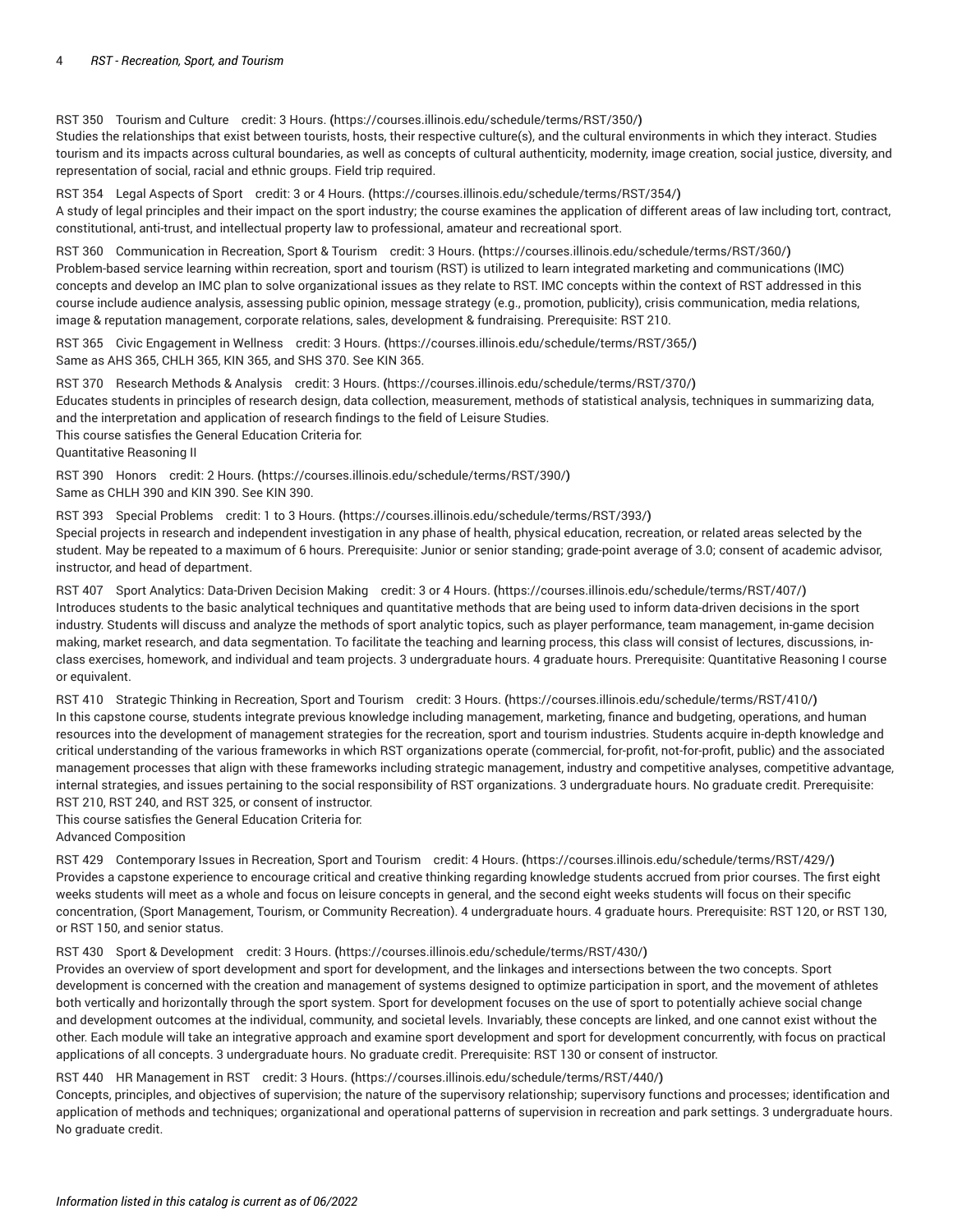### RST 441 Community Planning and [Engagement](https://courses.illinois.edu/schedule/terms/RST/441/) credit: 3 or 4 Hours. **(**<https://courses.illinois.edu/schedule/terms/RST/441/>**)** This project-based course will provide students with a practical opportunity to collaborate with a community in Illinois. This course focuses on the planning process related to outdoor recreational use of lands in the public domain and seeks to develop a deeper understanding of how to inventory, analyze, and create a strategic vision for recreational services in communities. We will build on the students' knowledge from other RST courses (e.g., [RST 210,](/search/?P=RST%20210) [RST 240,](/search/?P=RST%20240) and [RST 325](/search/?P=RST%20325)) and incorporate literature reflective of current research and past trends in leisure, psychology, sociology, urban planning, and landscape architecture. Additional fees may apply. See Class Schedule. 3 undergraduate hours. 4 graduate hours. Graduatelevel coursework: This course may be taken as a 4-credit graduate level course. Graduate students enrolled in this class will be expected to take on additional responsibilities and leadership roles including the development and analysis of an electronic survey that will be used to better understand the needs of the community. Prerequisite: [RST 120](/search/?P=RST%20120) or consent of instructor.

RST 450 Tourism Planning & [Development](https://courses.illinois.edu/schedule/terms/RST/450/) credit: 3 Hours. **(**<https://courses.illinois.edu/schedule/terms/RST/450/>**)**

Tourism has become one of the world's largest business sectors, and consequently many industries rely on tourism to boost their businesses. Moreover, tourism is often an integral element in development policies and has been widely adopted as a catalyst of economic and community development. Students will examine and discuss current issues and future challenges regarding tourism development and destination management. In particular, students will be challenged to critically analyze the interdependence between tourism development and the economy, culture, society, the natural environment, globalization, new technology, and sustainability. In addition, students will be expected to understand and apply key principles of tourism planning and destination management to effectively address current issues and trends. 3 undergraduate hours. 3 graduate hours. Prerequisite: [RST 150](/search/?P=RST%20150) or consent of instructor. Not intended for students with Freshman or Sophomore class standing.

RST 459 Heritage [Management](https://courses.illinois.edu/schedule/terms/RST/459/) credit: 3 or 4 Hours. **(**<https://courses.illinois.edu/schedule/terms/RST/459/>**)** Same as [ANTH](/search/?P=ANTH%20460) 460 and LA [460](/search/?P=LA%20460). See [ANTH](/search/?P=ANTH%20460) 460.

RST 460 Event [Management](https://courses.illinois.edu/schedule/terms/RST/460/) in Recreation, Sport and Tourism credit: 3 Hours. **(**<https://courses.illinois.edu/schedule/terms/RST/460/>**)** This course will analyze event management and draw from the social sciences, finance, the arts, and related professional fields to examine the experiences and attributed meanings of planned events. In addition, students will acquire an in-depth knowledge of the specialized field of event management and become familiar with management techniques and strategies required for successful planning, promotion, implementation and evaluation of events within recreation, sport and tourism contexts. 3 undergraduate hours. No graduate credit. Prerequisite: [RST 210,](/search/?P=RST%20210) [RST 240,](/search/?P=RST%20240) [RST 325](/search/?P=RST%20325) or consent of instructor.

RST 465 Event [Implementation](https://courses.illinois.edu/schedule/terms/RST/465/) and Evaluation in Recreation, Sport and Tourism credit: 3 Hours. **(**[https://courses.illinois.edu/schedule/terms/](https://courses.illinois.edu/schedule/terms/RST/465/) [RST/465/](https://courses.illinois.edu/schedule/terms/RST/465/)**)**

This course is the second of a two course event capstone series. The first class [\(RST 460\)](/search/?P=RST%20460) examines the core basics from idea generation through initial planning stages. This course ([RST 465](/search/?P=RST%20465)) builds on material covered in the first course and includes an in-depth, thorough, and critical examination of the event experience including the roles of the event manager, event planning strategies, marketing and sponsorship concepts, legal aspects, staff management, budgeting, and evaluation. 3 undergraduate hours. No graduate credit. Prerequisite: [RST 460](/search/?P=RST%20460).

RST 480 [Orientation](https://courses.illinois.edu/schedule/terms/RST/480/) to Internship credit: 1 Hour. **(**<https://courses.illinois.edu/schedule/terms/RST/480/>**)** Prepares and places students in the RST Internship ([RST 485](/search/?P=RST%20485)). Topics include placement requirements and policies, resume preparation, interviewing skills, acquiring letters of application, and the roles and issues of professional practice. 1 undergraduate hour. No graduate credit.

#### RST 485 [Internship](https://courses.illinois.edu/schedule/terms/RST/485/) credit: 12 Hours. **(**<https://courses.illinois.edu/schedule/terms/RST/485/>**)**

The internship course requires you to complete a minimum of 400 hours over 10 weeks with an agency that relates to your major. The course is designed to enhance the internship experience by leading you through practical steps that empower you in the learning/working experience, practice skills and concepts presented in academic classes, explore areas of personal and professional interest, and by introducing problem and conflict solving techniques. 12 undergraduate hours. No graduate credit. Approved for S/U grading only. Prerequisite: [RST 100](/search/?P=RST%20100), [RST 101](/search/?P=RST%20101), [RST 200](/search/?P=RST%20200), [RST 255](/search/?P=RST%20255), [RST 210](/search/?P=RST%20210), [RST 240](/search/?P=RST%20240), [RST 325](/search/?P=RST%20325), [RST 480](/search/?P=RST%20480), and one of the following - [RST 120](/search/?P=RST%20120), [RST 130](/search/?P=RST%20130), or [RST 150](/search/?P=RST%20150). Restricted to students with Junior or Senior standing.

RST 501 Concepts & [Applications](https://courses.illinois.edu/schedule/terms/RST/501/) in Recreation, Sport & Tourism credit: 4 Hours. **(**<https://courses.illinois.edu/schedule/terms/RST/501/>**)** Basic philosophical, historical, and scientific foundations and developments in leisure and recreation; analyses of the significance of leisure in modern societies; critical review of major writings in the field with attention to particular special problem areas and current issues. Prerequisite: [RST 100](/search/?P=RST%20100) or equivalent.

RST 502 Critical Issues [Recreation](https://courses.illinois.edu/schedule/terms/RST/502/) Mgt credit: 4 Hours. **(**<https://courses.illinois.edu/schedule/terms/RST/502/>**)** In-depth study of the public administrative functions in large complex organizational structures; development of an understanding of change and evolution in leisure service agencies as related to the internal and external environments; study of various management styles and situations in leisure service agencies. Same as [NRES 504](/search/?P=NRES%20504). 4 graduate hours. No professional credit. Prerequisite: Basic course in administration or organization of leisure service agencies.

RST 503 Adv Leisure [Research](https://courses.illinois.edu/schedule/terms/RST/503/) Methods credit: 4 Hours. **(**<https://courses.illinois.edu/schedule/terms/RST/503/>**)** Examines methods and techniques of conducting and evaluating leisure research; experimental and survey designs and procedures; data collection, reduction and analysis. Prerequisite: [RST 100](/search/?P=RST%20100) or equivalent; [RST 370](/search/?P=RST%20370) or equivalent; a course in introductory statistics.

RST 504 Applied Evaluation and Needs [Assessment](https://courses.illinois.edu/schedule/terms/RST/504/) in RST credit: 4 Hours. **(**<https://courses.illinois.edu/schedule/terms/RST/504/>**)** Designed to increase students' understanding of applied research and program evaluation with an emphasis on research approaches, strategies, and methods used in park, recreation, sport, and tourism settings to address management issues and improve overall organizational functioning. 4 graduate hours. No professional credit. Prerequisite: [RST 370](/search/?P=RST%20370) or equivalent research methods course at the undergraduate level.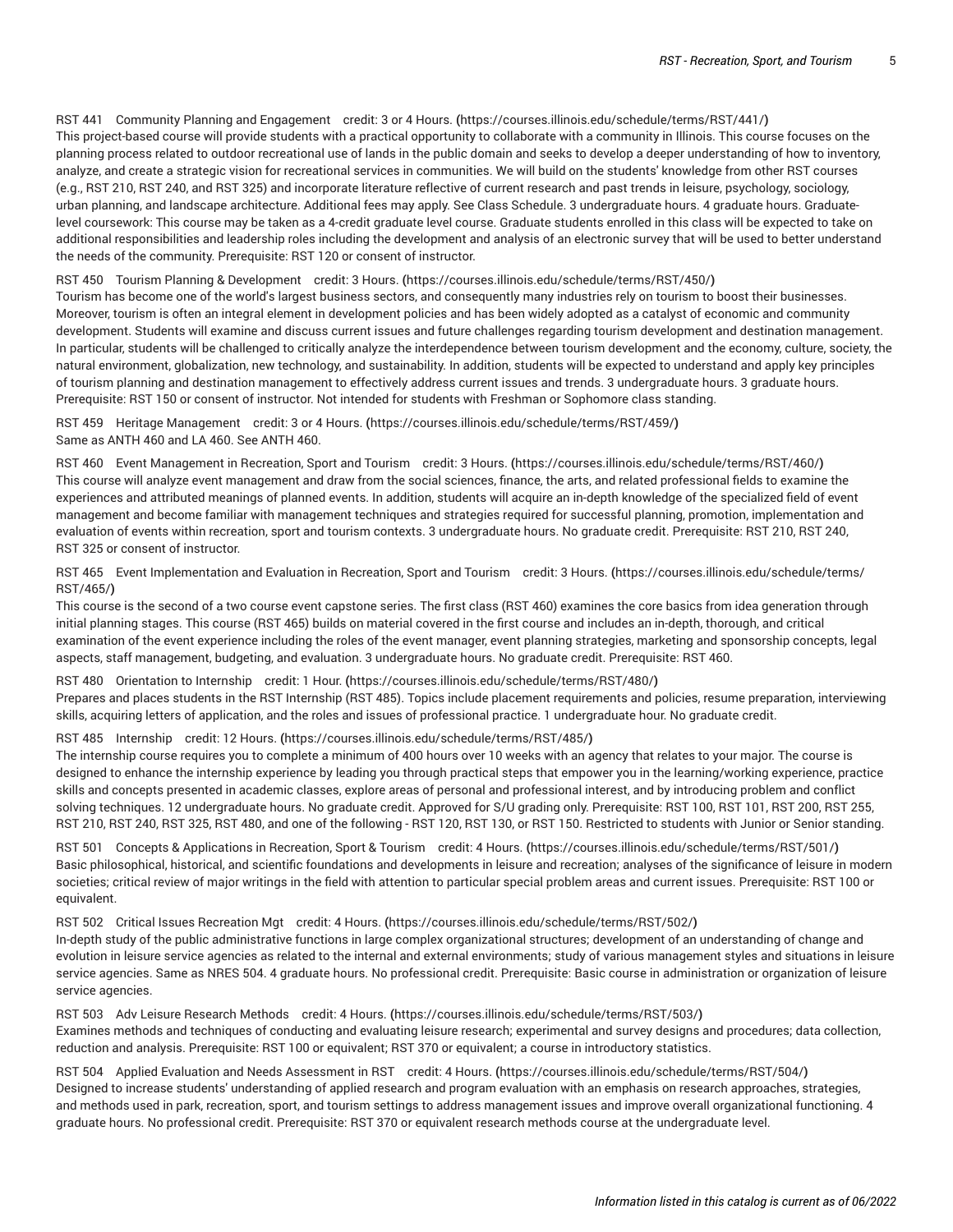RST 512 Managing Recreation, Sport & Tourism [Organizations](https://courses.illinois.edu/schedule/terms/RST/512/) credit: 4 Hours. **(**<https://courses.illinois.edu/schedule/terms/RST/512/>**)** Examines theoretical and technical principles of personnel managers in leisure service agencies; recruitment, training, selection, and evaluation of personnel with special emphasis on applied measurement concepts and legislation related to personnel administration in leisure services. Prerequisite: [RST 410](/search/?P=RST%20410) or consent of instructor.

RST 515 [Marketing](https://courses.illinois.edu/schedule/terms/RST/515/) in RST credit: 4 Hours. **(**<https://courses.illinois.edu/schedule/terms/RST/515/>**)**

Examines quality service issues and service strategies needed to attain competitive advantage across leisure industries. Using a customer-focused management framework, the course focuses on customer satisfaction and retention, linking service quality, customer lifetime value, profitability segmentation, services mapping, understanding customer expectations and developing service and customer-focused relationship marketing strategies.

RST 516 Finance & [Budgeting](https://courses.illinois.edu/schedule/terms/RST/516/) in RST credit: 4 Hours. **(**<https://courses.illinois.edu/schedule/terms/RST/516/>**)**

Addresses the financial needs of organizations in recreation, sport and tourism. Students are introduced to the terminology and financial measurement tools used by academics and firms in the industry. Current economic issues, revenue streams, and budgeting are emphasized. Students develop the ability to critically assess the financial strengths and vulnerabilities of individual organizations and the field as a whole. An in-depth examination of an organization's internal and external environment in recreation, sport or tourism serves as the capstone.

RST 518 Event [Management](https://courses.illinois.edu/schedule/terms/RST/518/) credit: 4 Hours. **(**<https://courses.illinois.edu/schedule/terms/RST/518/>**)**

Analyze special events from theoretical and applied perspectives and draw from the social sciences, management, the arts, and related professional fields to analyze the experience and attributed meanings of planned events. Students will acquire an in-depth knowledge of the specialized field of event management and become familiar with techniques and strategies required for successful planning, promotion, implementation and evaluation of special events within recreation, sport and tourism contexts.

RST 519 Strategic [Management](https://courses.illinois.edu/schedule/terms/RST/519/) in RST credit: 4 Hours. **(**<https://courses.illinois.edu/schedule/terms/RST/519/>**)**

In this capstone module, students integrate previous knowledge, including management, marketing, finance, RST operations and human resources, in the development of business strategy in a competitive setting in recreation, sport and tourism industries. Students acquire in-depth knowledge and critical understanding of the environment in which RST organizations operate, the strategic management process, industry and competitive analysis, strategies to build competitive advantage, managing the internal organization and issues pertaining to the social responsibility of RST organizations. 4 graduate hours. No professional credit. Prerequisite: [RST 512,](/search/?P=RST%20512) [RST 515,](/search/?P=RST%20515) [RST 516,](/search/?P=RST%20516) or consent of instructor.

RST 520 [Critical](https://courses.illinois.edu/schedule/terms/RST/520/) Issues Sport Mgt credit: 4 Hours. **(**<https://courses.illinois.edu/schedule/terms/RST/520/>**)** An analysis of the sport industry with special emphasis given to the role and function of the sport manager. Addresses advanced issues related to organizational theory, finance, marketing, sponsorship, contemporary management and leadership, decision making and strategic planning.

RST 530 Critical Issues [Tourism](https://courses.illinois.edu/schedule/terms/RST/530/) Mgt credit: 4 Hours. **(**<https://courses.illinois.edu/schedule/terms/RST/530/>**)** Exposes students to advanced theories, methods, practices and principles that govern tourism behavior. Survey the body of literature on tourism, examining ongoing debates regarding how individuals travel and the structures of institutions that shape travel.

RST 550 Theory and [Methods](https://courses.illinois.edu/schedule/terms/RST/550/) of Leisure credit: 4 Hours. **(**<https://courses.illinois.edu/schedule/terms/RST/550/>**)** Surveys concepts, methods, and problems of leisure research that are common to community recreation, sport and tourism. Histories of theoretical and methodological development are discussed, appreciated and critiqued. Examines the development of ideas through literature, with discussion centered on explaining the evolution of a given concept.

RST 551 [Contemporary](https://courses.illinois.edu/schedule/terms/RST/551/) Issues in Leisure credit: 4 Hours. **(**<https://courses.illinois.edu/schedule/terms/RST/551/>**)** Provides students with a greater understanding and appreciation of the various disciplines that influence, and are related to, leisure. Examines how these disciplines might influence future research in leisure studies. Prerequisite: [RST 550](/search/?P=RST%20550).

RST 555 Diversity in Leisure [Behavior](https://courses.illinois.edu/schedule/terms/RST/555/) credit: 4 Hours. **(**<https://courses.illinois.edu/schedule/terms/RST/555/>**)** Examines diversity as it relates broadly to leisure behavior and services, and quality of life issues. Examines leisure diversity in terms of sexual identity, age, social class, gender, race, ethnicity, as well as mental and physical ability.

RST 560 Teaching in the [Professoriate](https://courses.illinois.edu/schedule/terms/RST/560/) credit: 4 Hours. **(**<https://courses.illinois.edu/schedule/terms/RST/560/>**)** Same as [CHLH 565](/search/?P=CHLH%20565), [KIN 565,](/search/?P=KIN%20565) and [SHS 565.](/search/?P=SHS%20565) See [KIN 565.](/search/?P=KIN%20565)

RST 570 Cultural Aspects of [Tourism](https://courses.illinois.edu/schedule/terms/RST/570/) credit: 4 Hours. **(**<https://courses.illinois.edu/schedule/terms/RST/570/>**)** Develops an advanced understanding of relationships between tourists and the toured, including in-depth knowledge of the phenomenon of tourism and its consequences for individuals and societies. Examines the complexity of movement of peoples across cultural boundaries, coupled with theories related to authenticity, modernity, image creation, social justice, diversity, and representation of social, racial and ethnic groups. Same as [ANTH](/search/?P=ANTH%20570) 570. Prerequisite: Graduate standing.

RST 580 Legal [Aspects](https://courses.illinois.edu/schedule/terms/RST/580/) of RST credit: 4 Hours. **(**<https://courses.illinois.edu/schedule/terms/RST/580/>**)**

A study of legal principles and their impact on the recreation, sport and tourism industry. The course examines the application of different areas of law including torts, contracts, constitutional law, and intellectual property. This course provides an introduction to legal principles and legal systems and an overview of legal issues and risk management in RST settings. The purpose of this course is to prepare students to manage legal issues they may face as future professionals. 4 graduate hours. No professional credit. Prerequisite: [RST 501](/search/?P=RST%20501) and [RST 512](/search/?P=RST%20512).

RST 581 Human [Development](https://courses.illinois.edu/schedule/terms/RST/581/) Theories credit: 4 Hours. **(**<https://courses.illinois.edu/schedule/terms/RST/581/>**)** Same as [HDFS 501](/search/?P=HDFS%20501). See [HDFS 501.](/search/?P=HDFS%20501)